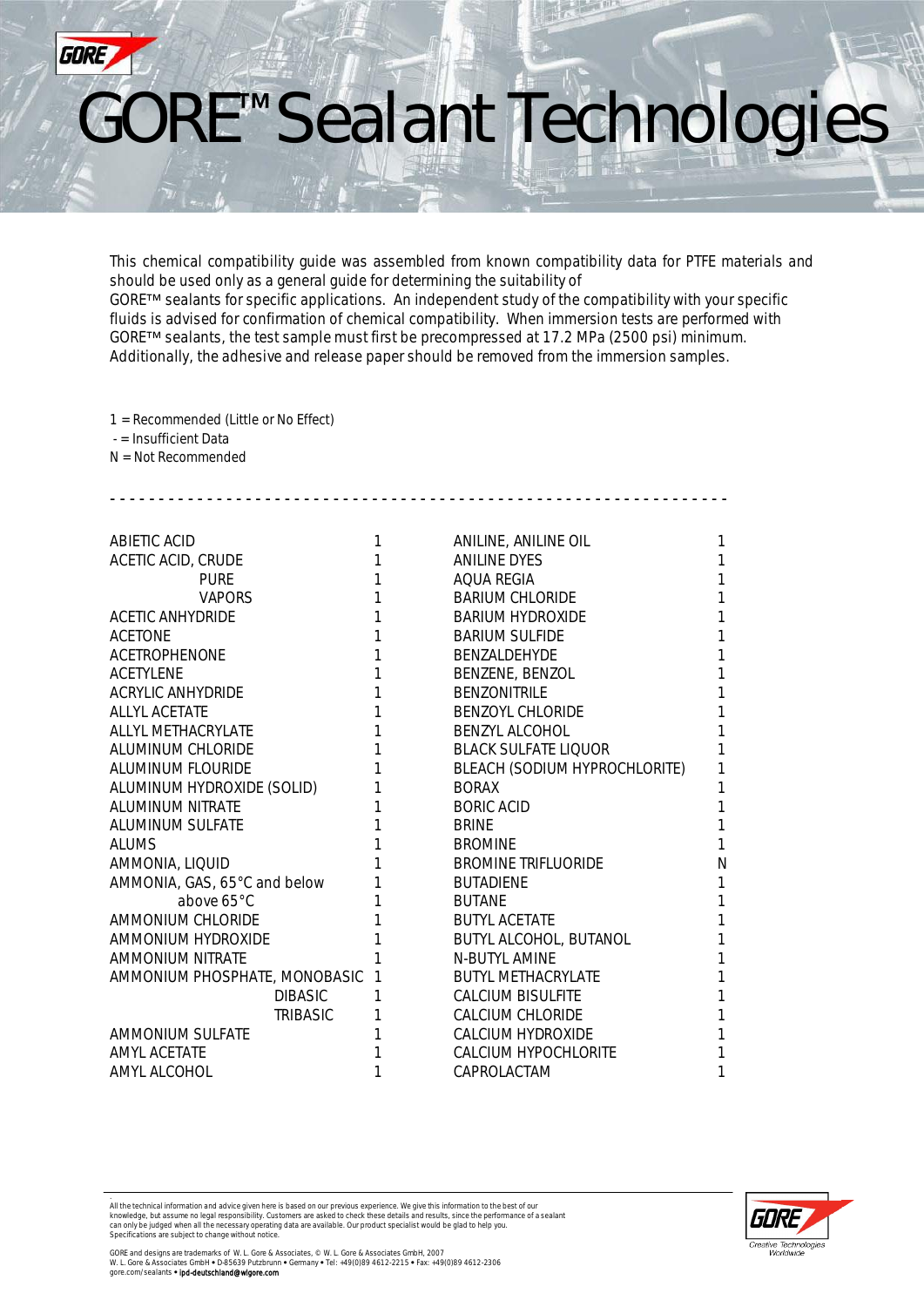

| CARBOLIC ACID, PHENOL           | 1 | <b>ETHYLENE</b>                   | 1            |
|---------------------------------|---|-----------------------------------|--------------|
| CARBON DIOXIDE, dry             | 1 | ETHYLENE BROMIDE                  | $\mathbf{1}$ |
| wet                             | 1 | ETHYLENE GLYCOL                   | $\mathbf{1}$ |
| <b>CARBON DISULFIDE</b>         | 1 | ETHYLENE OXIDE                    | $\mathbf{1}$ |
| <b>CARBON MONOXIDE</b>          | 1 | <b>FERRIC CHLORIDE</b>            | $\mathbf{1}$ |
| CARBON TETRACHLORIDE            | 1 | <b>FERRIC PHOSPHATE</b>           | $\mathbf{1}$ |
| CARBONIC ACID                   | 1 | <b>FERRIC SULFATE</b>             | $\mathbf{1}$ |
| CETANE (HEXADECANE)             | 1 | FLUORINE, gas                     | $\mathsf{N}$ |
| CHLORINE, dry                   | 1 | liquid                            | $\mathsf N$  |
| wet                             | 1 | FLUORINE DIOXIDE                  | ${\sf N}$    |
| CHLORINE DIOXIDE                | 1 | <b>FORMALDEHYDE</b>               | $\mathbf{1}$ |
| <b>CHLORINE TRIFLUORIDE</b>     | N | <b>FORMIC ACID</b>                | $\mathbf{1}$ |
| CHLORAZOTIC ACID (AQUA REGIA)   | 1 | <b>FREON</b>                      | $\mathbf{1}$ |
| CHLOROAZOTIC ACID (AQUA REGIA)  | 1 | <b>FURFURAL</b>                   | $\mathbf{1}$ |
| CHLORONITROUS ACID (AQUA REGIA) | 1 | GLYCERINE, GLYCEROL               | $\mathbf{1}$ |
| CHLORINATED SOLVENTS, dry       | 1 | <b>GLYCOL</b>                     | $\mathbf{1}$ |
| wet                             | 1 | <b>GRAIN ALCOHOL</b>              | $\mathbf{1}$ |
| CHLOROACETIC ACID               | 1 | <b>GREEN SULFATE LIQUOR</b>       | $\mathbf{1}$ |
| CHLOROETHYLENE                  | 1 | <b>HEPTANE</b>                    | $\mathbf{1}$ |
| <b>CHLOROFORM</b>               | 1 | HEXACHLOROETHANE                  | $\mathbf{1}$ |
| CHLOROSULFONIC ACID             | 1 | <b>HEXANE</b>                     | $\mathbf{1}$ |
| CHROMIC ACID                    | 1 | <b>HYDRAZINE</b>                  | $\mathbf{1}$ |
| CHROMIC ANHYDRIDE               | 1 | <b>HYDROBROMIC ACID</b>           | $\mathbf{1}$ |
| <b>CHROMIUM TRIOXIDE</b>        | 1 | <b>HYDROCHLORIC ACID</b>          |              |
| CITRIC ACID                     | 1 | 65°C and below                    | $\mathbf{1}$ |
| <b>COPPER CHLORIDE</b>          | 1 | above 65°C                        | 1            |
| <b>COPPER SULFATE</b>           | 1 | <b>HYDROCYANIC ACID</b>           | 1            |
| CRESOLS, CRESYLIC ACID          | 1 | HYDROFLUORIC ACID, less than 65%  | $\mathbf{1}$ |
| <b>CUMENE HYDROPEROXIDE</b>     | 1 | HYDROFLUORIC ACID, anhydrous      | $\mathbf{1}$ |
| CYCLOHEXANE                     | 1 | HYDROFLUOROSILICIC ACID           | $\mathbf{1}$ |
| CYCLOHEXANONE                   | 1 | <b>HYDROFLUOSILICIC ACID</b>      | $\mathbf{1}$ |
| DIBUTYL PHTHALATE               | 1 | HYDROGEN GAS, +65°C TO -175°C     | $\mathbf{1}$ |
| DIBUTYL SEBACATE                | 1 | above 65°C                        | $\mathbf{1}$ |
| DIETHYL CARBONATE               | 1 | <b>HYDROGEN FLUORIDE</b>          | $\mathbf{1}$ |
| <b>DIMETHYL ETHER</b>           | 1 | HYDROGEN PEROXIDE 10-90%          | 1            |
| DIMETHYL HYDRAZINE,             |   | <b>HYDROGEN SULFIDE,</b>          |              |
| UNSYMMETRICAL                   | 1 | dry, 65°C and below               | 1            |
| DIMETHYL FORMAMIDE              | 1 | dry above 65°C                    | 1            |
| <b>DIOXANE</b>                  | 1 | wet 65°C and below                | 1            |
| <b>DOWTHERM A</b>               | 1 | wet above 65°C                    | 1            |
| <b>DOWTHERM E</b>               | 1 | <b>IODINE PENTAFLUORIDE</b>       | 1            |
| <b>ETHANE</b>                   | 1 | LACTIC ACID, 65°C and below       | 1            |
| <b>ETHERS</b>                   | 1 | above 65°C                        | 1            |
| ETHYL ACETATE                   | 1 | LIME SALTPETER (CALCIUM NITRATES) | 1            |
| ETHYL ALCOHOL                   | 1 | LUBRICATING OILS, sour            | 1            |
| ETHYL CELLULOSE                 | 1 | refined                           | 1            |
| ETHYL CHLORIDE                  | 1 |                                   |              |
| ETHYL ETHER                     | 1 |                                   |              |
| <b>FTHYL HEXOATE</b>            |   |                                   |              |
|                                 |   |                                   |              |

.<br>All the technical information and advice given here is based on our previous experience. We give this information to the best of our<br>knowledge, but assume no legal responsibility. Customers are asked to check these detai



GORE and designs are trademarks of W. L. Gore & Associates, © W. L. Gore & Associates GmbH, 2007<br>W. L. Gore & Associates GmbH ● D-85639 Putzbrunn ● Germany ● Tel: +49(0)89 4612-2215 ● Fax: +49(0)89 4612-2306<br>gore.com/seal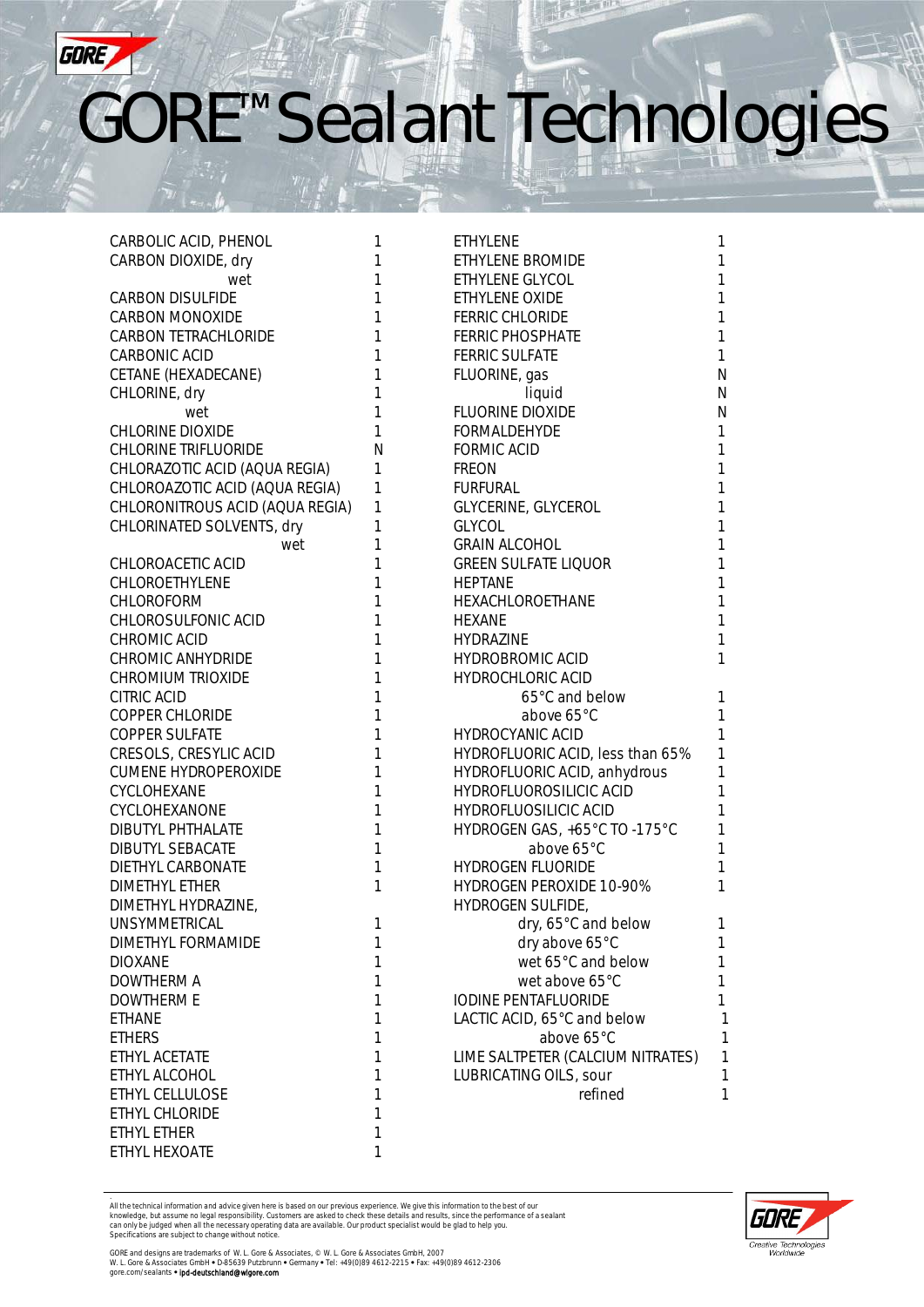

| <b>LYE</b>                      | 1            | <b>OLEUM</b>                    | 1       |
|---------------------------------|--------------|---------------------------------|---------|
| MAGNESIUM CHLORIDE              | 1            | <b>OXALIC ACID</b>              | 1       |
| MAGNESIUM HYDROXIDE             | 1            | OXYGEN, gas, 60°C and below     | $1^{*}$ |
| <b>MAGNESIUM SULFATE</b>        | 1            | Liquid                          | $1^{*}$ |
| MERCURIC CHLORIDE               | 1            | <b>OZONE</b>                    | 1       |
| <b>MERCURY</b>                  | 1            | PALMITIC ACID                   | 1       |
| <b>METHANE</b>                  | 1            | PENTACHLOROPHENOL               | 1       |
| METHANOL, METHYL ALCOHOL        | 1            | PERCHLORIC ACID                 | 1       |
| METHYLACRYLIC ACID              | 1            | PERCHLOROETHYLENE               | 1       |
| METHYL CHLORIDE                 | 1            | PETROLEUM OILS, crude           | 1       |
| METHYL ETHYL KETONE             | 1            | refined                         | 1       |
| <b>METHYL METHACRYLATE</b>      | 1            | PHENOL                          | 1       |
| METHYL TERTIARY BUTYL ETHER     | 1            | PHOSPHORIC ACID, any grade      | 1       |
| <b>MINERAL OILS</b>             | 1            | PHOSPHORUS PENTACHLORIDE        | 1       |
| <b>MOLTEN ALKALI METALS</b>     | N            | PHTHALIC ACID                   | 1       |
| MURIATIC ACID                   | 1            | PICRIC ACID, MOLTEN             |         |
| NAPHTHALENE                     | 1            | <b>WATER SOLUTION</b>           | 1       |
| NAPHTHAS                        | 1            | <b>PINENE</b>                   | 1       |
| <b>NAPHTHOLS</b>                | 1            | PIPERIDENE                      | 1       |
| <b>NATURAL GAS</b>              | 1            | POLYACRYLONITRILE               | 1       |
| <b>NICKEL CHLORIDE</b>          | 1            | POTASH, POTASSIUM CARBONATE     | 1       |
| <b>NICKEL SULFATE</b>           | 1            | POTASSIUM ACETATE               | 1       |
| NITRIC ACID, CRUDE              | 1            | POTASSIUM BICHROMATE            | 1       |
| less than 30%                   | $\mathbf{1}$ | POTASSIUM CHROMATE, RED         | 1       |
| above 30%                       | $\mathbf{1}$ | POTASSIUM CYANIDE               | 1       |
| red fuming                      | 1            | POTASSIUM DICHROMATE            | 1       |
| <b>NITROBENZENE</b>             | 1            | POTASSIUM HYDROXIDE             | 1       |
| 2-NITRO-BUTANOL                 | 1            | POTASSIUM PERMANGANATE          | 1       |
| NITROCALCITE (CALCIUM NITRATE)  | 1            | POTASSIUM SULFATE               | 1       |
| NITROGEN TETROXIDE              | 1            | <b>PRODUCER GAS</b>             | 1       |
| NITROMETHANE                    | 1            | <b>PROPANE</b>                  | 1       |
| 2-NITRO-2-METHYL PROPANOL       | 1            | <b>PROPYLENE</b>                | 1       |
| NITROMURIATIC ACID (AQUA REGIA) | 1            | PROPYL NITRATE                  | 1       |
| NITROHYDROCHLORIC ACID          |              | PRUSSIC ACID, HYDROCYANIC ACID  | 1       |
| (AQUA REGIA)                    | 1            | PYRIDINE                        | 1       |
| NORGE NITTER (CALCIUM NITRATE)  | 1            | SALTPETER, POTASSIUM NITRATE    | 1       |
| NORWEGIAN SALTPETER             |              | <b>SILVER NITRATE</b>           | 1       |
| (CALCIUM NITRATE)               | 1            | SODA ASH, SODIUM CARBONATE      | 1       |
| N-OCTADECYL ALCOHOL             | 1            | SODIUM BICARBONATE, BAKING SODA | 1       |
| OLEIC ACID                      | $\mathbf{1}$ |                                 |         |

\*) GORETM sealants without adhesive are suitable for gaseous and liquid oxygen service. Insure that sealants are stored and handled in clean conditions. Consult BAM Oxygen Compatibility Test Report for further details about GORE™ Sealants in oxygen applications.

.<br>All the technical information and advice given here is based on our previous experience. We give this information to the best of our<br>knowledge, but assume no legal responsibility. Customers are asked to check these detai



GORE and designs are trademarks of W. L. Gore & Associates, © W. L. Gore & Associates GmbH, 2007<br>W. L. Gore & Associates GmbH ● D-85639 Putzbrunn ● Germany ● Tel: +49(0)89 4612-2215 ● Fax: +49(0)89 4612-2306<br>gore.com/seal